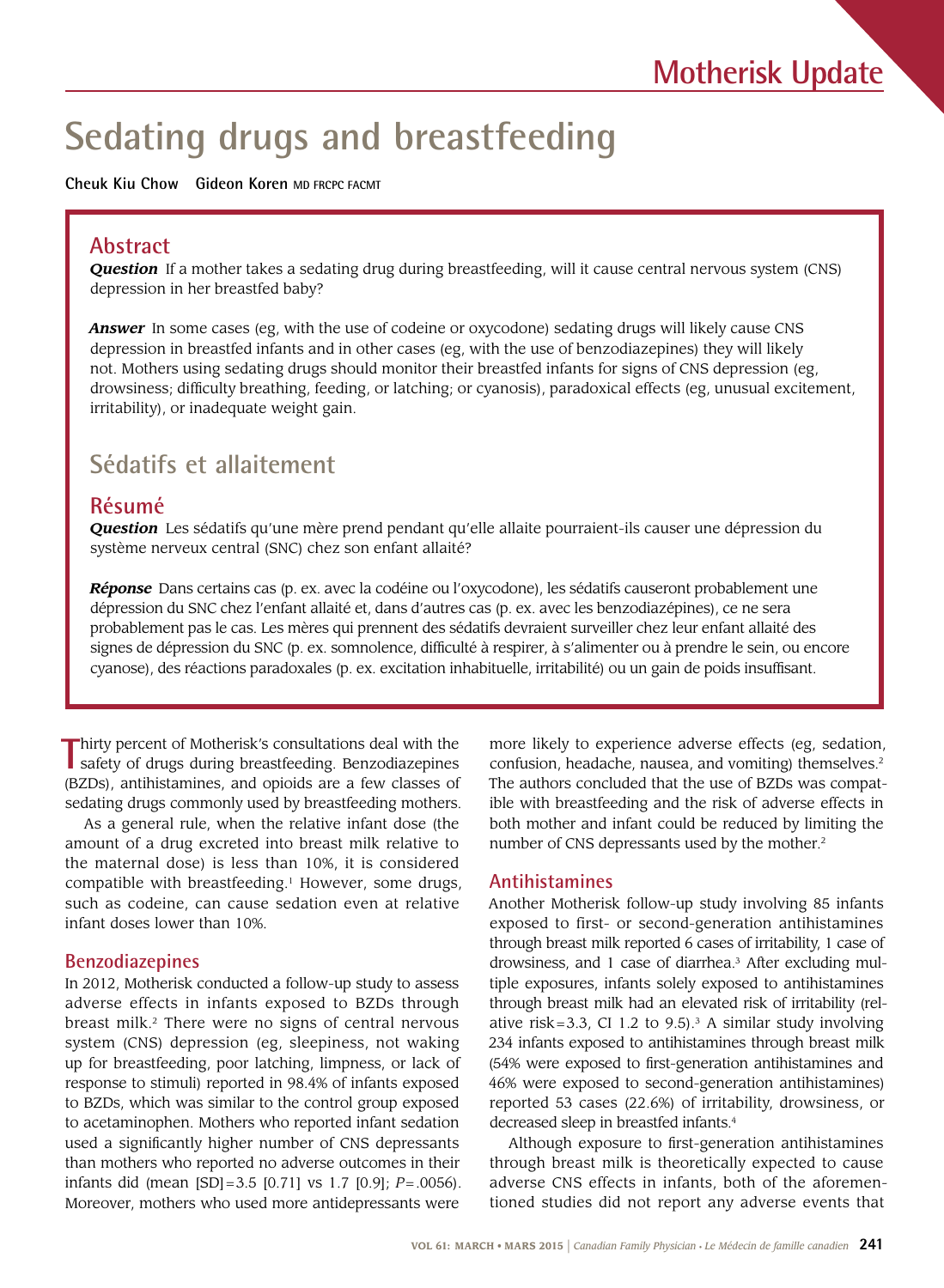required medical attention.<sup>4,5</sup> The risk of severe adverse effects is therefore believed to be low and is outweighed by the benefits of breastfeeding. It is recommended that mothers continue breastfeeding, provided the infant is monitored for potential adverse CNS effects.3,4

#### **Opioids**

After the death of a baby whose mother was using codeine during breastfeeding in 2005,<sup>6</sup> Motherisk conducted a case-control study involving 72 mother-infant pairs in which the mothers used codeine while breastfeeding; 17 infants demonstrated signs of CNS depression.7 Compared with mothers of asymptomatic infants, mothers of symptomatic infants used, on average, 59% higher doses of codeine. Hence, the authors suggested that the occurrence of opioid toxicity in infants might be associated with the maternal dose of codeine. Additionally, 12 of the 17 mothers with symptomatic infants reported symptoms of CNS depression in themselves, suggesting a high concordance of CNS depression. Severe neonatal opioid toxicity occurred in 2 of the 17 cases. The mothers in both cases used a high dose of codeine for a long period (>4 days) and had a genotypic combination of the cytochrome P450 (CYP) 2D6 ultrarapid metabolizer and uridine 5'-diphosphoglucuronosyltransferase 2B7\*2/\*2 (fast metabolizer), likely leading to high production of pharmacologically active metabolites (morphine and morphine-6-glucuronide).7 Together with slow elimination and accumulation in the neonates, neonatal opioid toxicity resulted.7

Owing to these concerns over the safety of codeine in breastfeeding, some physicians have switched to prescribing oxycodone.<sup>8</sup> However, opioid toxicities have occurred in infants breastfed by mothers using oxycodone, suggesting that it might not be a safer alternative to codeine.<sup>8,9</sup> This was supported by a recent Motherisk follow-up study, which compared the rates of adverse events in breastfed infants of mothers who used oxycodone, codeine, and acetaminophen for postpartum pain.8 Rates of infant CNS depression were significantly higher among mothers who used oxycodone (20.1%, n= 139; *P*<.001) and codeine (16.7%, n=210; *P*<.001) when compared with those who used acetaminophen (0.5%, n=184). Additionally, mothers of infants with CNS depression used significantly higher doses of codeine or oxycodone compared with mothers of infants without CNS depression (*P*<.001). Furthermore, the rate of maternal sedation was significantly higher in the oxycodone group compared with the codeine group ( $P < .001$ ).<sup>8</sup>

Lam et al<sup>10</sup> further performed genotyping for  $67$ mothers from the oxycodone group for 4 polymorphic genes involved in oxycodone metabolism and response (ie, CYP 2D6; CYP 3A5; µ opioid receptor; and ATPbinding cassette, subfamily B, member 1 [ABCB1]). No gene polymorphisms were associated with infant sedation, but ABCB1 2677G>T/A was associated with an

increased risk of maternal sedation. Additionally, compared with mothers with asymptomatic infants, mothers with infants showing CNS depression used oxycodone for a significantly longer period (*P*<.001) and had shorter breastfeeding sessions (*P*<.001).10

In 2009, *Canadian Family Physician* published a set of Motherisk guidelines for codeine use while breastfeeding.11 In 2013, Kelly et al evaluated the effectiveness of these guidelines in 238 mother-infant pairs, based on the rate of adverse effects observed in neonates.12 Mothers were provided with a copy of the guidelines when prescribed codeine for postpartum pain. There were only 5 reports (2.1%) of neonate sedation, which is 8-fold lower than in our previous study  $(16.7\%)$ .<sup>8,12</sup> Mothers of sedated infants used codeine for a significantly longer period than mothers of nonsedated infants did (mean  $[SD] = 4.8$   $[2.6]$  days vs 2.52 [1.58] days; *P*=.0018). Furthermore, infant sedation was not associated with maternal genetic polymorphisms in ABCB1, CYP 2D6, catechol-O-methyltransferase, uridine diphosphate–dependent glucuronosyltransferase 2B7, and µ opioid receptor. The authors concluded that the Motherisk guideline is effective in lowering the risk of neonatal CNS depression, even for those who are at high risk due to genetic polymorphisms.<sup>12</sup>

For women taking opioid maintenance treatment (eg, buprenorphine, methadone), studies have generally supported breastfeeding unless there are other contraindications.13,14 Studies have suggested that breastfeeding improves clinical outcomes of infants with neonatal abstinence syndrome.<sup>13,14</sup>

#### **Conclusion**

Maternal use of sedating drugs during breastfeeding is generally acceptable, provided that the infants are monitored for adverse CNS effects. Mothers should contact their physicians if any adverse events are observed in their infants.  $\mathcal{K}$ 

#### **Competing interests** None declared

#### **References**

- 1. Hale TW. *Medications and mothers' milk.* 15th ed. Plano, TX: Hale Publishing; 2012. 2. Kelly LE, Poon S, Madadi P, Koren G. Neonatal benzodiazepines exposure
- during breastfeeding. *J Pediatr* 2012;161(3):448-51. Epub 2012 Apr 14. 3. Ito S, Blajchman A, Stephenson M, Eliopoulos C, Koren G. Prospective follow-
- up of adverse reactions in breast-fed infants exposed to maternal medication. *Am J Obstet Gynecol* 1993;168(5):1393-9.
- 4. Moretti ME, Liau-Chu M, Taddio A, Ito S, Koren G. Adverse events in breastfed infants exposed to antihistamines in maternal milk. *Reprod Toxicol* 1995;9(6):588.
- 5. Ito S, Blajchman A, Stephenson M, Eliopoulos C, Koren G. Prospective followup of adverse reactions in breast-fed infants exposed to maternal medication. *Am J Obstet Gynecol* 1993;168(5):1393-9.
- 6. Koren G, Cairns J, Chitayat D, Gaedigk A, Leeder SJ. Pharmacogenetics of morphine poisoning in a breastfed neonate of a codeine-prescribed mother. *Lancet* 2006;368(9536):704.
- 7. Madadi P, Ross CJ, Hayden MR, Carleton BC, Gaedigk A, Leeder JS, et al. Pharmacogenetics of neonatal opioid toxicity following maternal use of codeine during breastfeeding: a case-control study. *Clin Pharmacol Ther* 2009;85(1):31-5. Epub 2008 Aug 20.
- 8. Lam J, Kelly L, Ciszkowski C, Landsmeer ML, Nauta M, Carleton BC, et al. Central nervous system depression of neonates breastfed by mothers receiving oxycodone for postpartum analgesia. *J Pediatr* 2012;160(1):33-7.e2. Epub 2011 Aug 31.